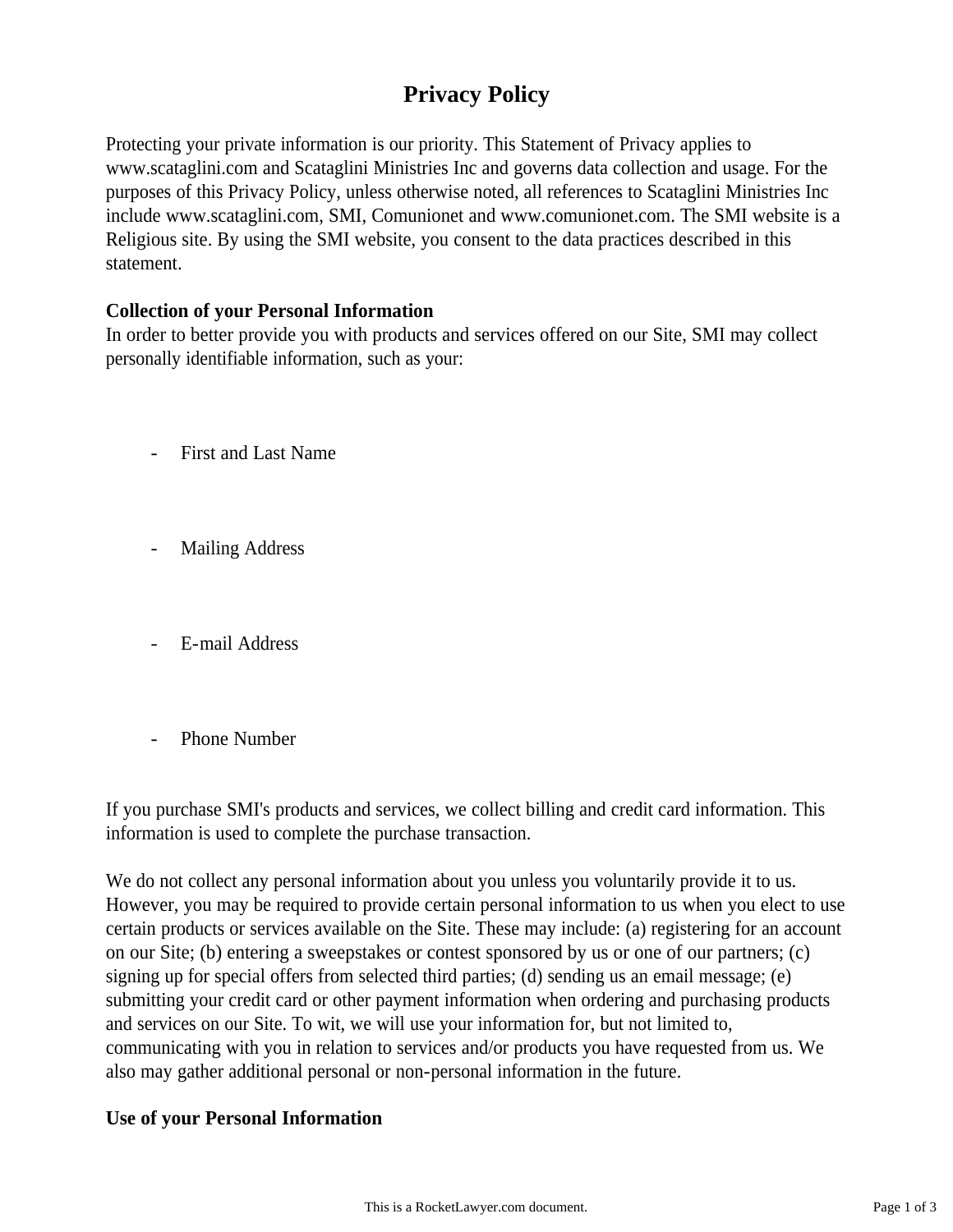SMI collects and uses your personal information to operate its website(s) and deliver the services you have requested.

SMI may also use your personally identifiable information to inform you of other products or services available from SMI and its affiliates.

# **Sharing Information with Third Parties**

SMI does not sell, rent or lease its customer lists to third parties.

SMI may share data with trusted partners to help perform statistical analysis, send you email or postal mail, provide customer support, or arrange for deliveries. All such third parties are prohibited from using your personal information except to provide these services to SMI, and they are required to maintain the confidentiality of your information.

SMI may disclose your personal information, without notice, if required to do so by law or in the good faith belief that such action is necessary to: (a) conform to the edicts of the law or comply with legal process served on SMI or the site; (b) protect and defend the rights or property of SMI; and/or (c) act under exigent circumstances to protect the personal safety of users of SMI, or the public.

# **Automatically Collected Information**

Information about your computer hardware and software may be automatically collected by SMI. This information can include: your IP address, browser type, domain names, access times and referring website addresses. This information is used for the operation of the service, to maintain quality of the service, and to provide general statistics regarding use of the SMI website.

# **Security of your Personal Information**

SMI secures your personal information from unauthorized access, use, or disclosure. SMI uses the following methods for this purpose:

- SSL Protocol

When personal information (such as a credit card number) is transmitted to other websites, it is protected through the use of encryption, such as the Secure Sockets Layer (SSL) protocol.

We strive to take appropriate security measures to protect against unauthorized access to or alteration of your personal information. Unfortunately, no data transmission over the Internet or any wireless network can be guaranteed to be 100% secure. As a result, while we strive to protect your personal information, you acknowledge that: (a) there are security and privacy limitations inherent to the Internet which are beyond our control; and (b) security, integrity, and privacy of any and all information and data exchanged between you and us through this Site cannot be guaranteed.